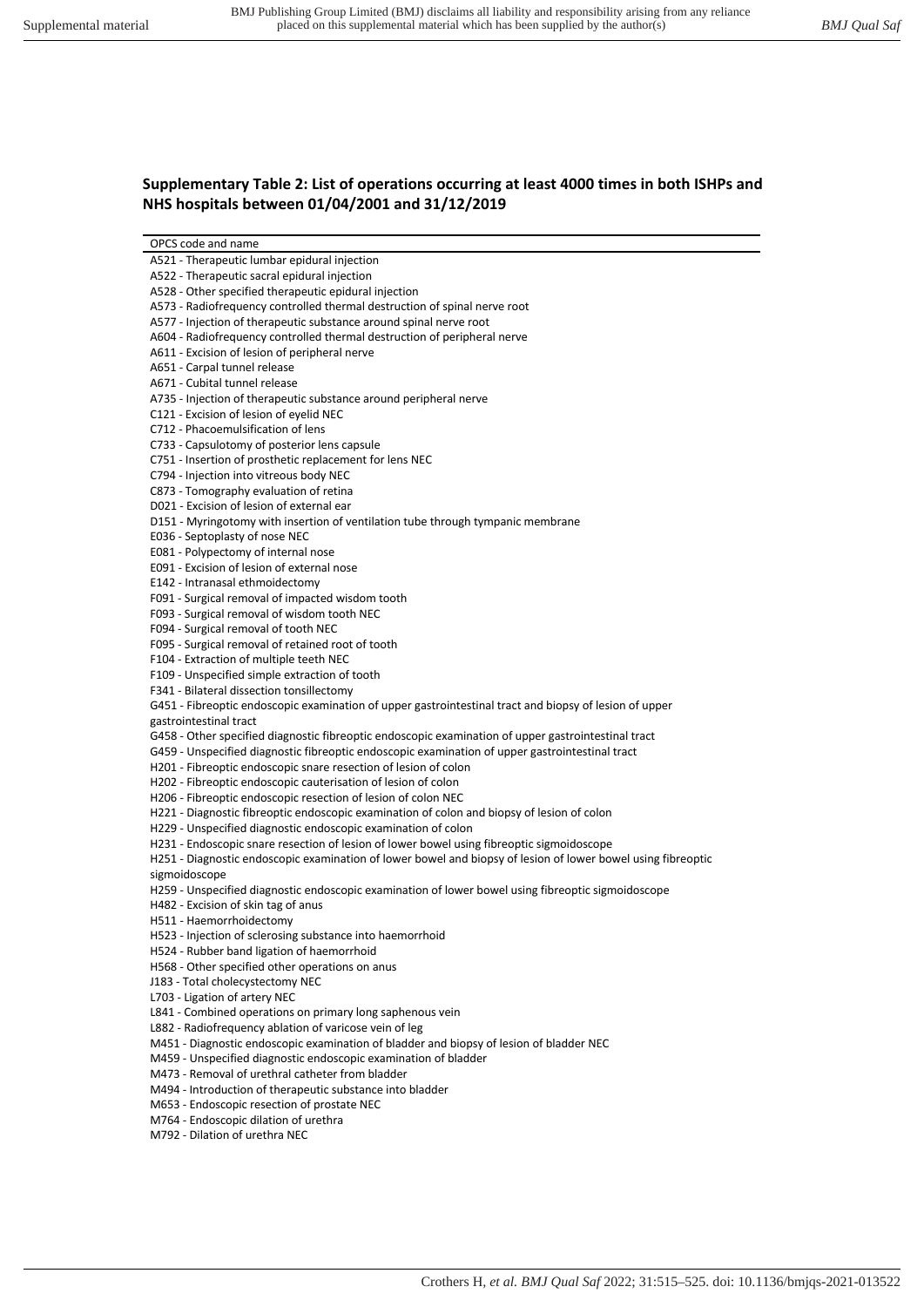- N153 Excision of lesion of epididymis
- N171 Bilateral vasectomy
- N303 Circumcision
- O291 Subacromial decompression
- P054 Excision of lesion of vulva NEC
- P231 Anterior and posterior colporrhaphy NEC
- P232 Anterior colporrhaphy NEC
- P233 Posterior colporrhaphy NEC
- Q023 Cauterisation of lesion of cervix uteri
- Q074 Total abdominal hysterectomy NEC Q075 - Subtotal abdominal hysterectomy
- Q089 Unspecified vaginal excision of uterus
- Q111 Vacuum aspiration of products of conception from uterus NEC
- Q121 Introduction of intrauterine contraceptive device
- Q165 Radiofrequency ablation of endometrium
- Q171 Endoscopic resection of lesion of uterus
- Q181 Diagnostic endoscopic examination of uterus and biopsy of lesion of uterus
- Q188 Other specified diagnostic endoscopic examination of uterus
- Q189 Unspecified diagnostic endoscopic examination of uterus
- Q491 Endoscopic extirpation of lesion of ovary NEC
- S065 Excision of lesion of skin of head or neck NEC
- S068 Other specified other excision of lesion of skin
- S069 Unspecified other excision of lesion of skin
- T202 Primary repair of inguinal hernia using insert of prosthetic material
- T209 Unspecified primary repair of inguinal hernia
- T212 Repair of recurrent inguinal hernia using insert of prosthetic material
- T242 Repair of umbilical hernia using insert of prosthetic material
- T243 Repair of umbilical hernia using sutures
- T252 Primary repair of incisional hernia using insert of prosthetic material
- T272 Repair of ventral hernia using insert of prosthetic material
- T273 Repair of ventral hernia using sutures
- T422 Endoscopic destruction of lesion of peritoneum
- T423 Endoscopic division of adhesions of peritoneum
- T439 Unspecified diagnostic endoscopic examination of peritoneum
- T521 Palmar fasciectomy
- T525 Digital fasciectomy
- T578 Other specified other operations on fascia
- T591 Excision of ganglion of wrist
- T592 Excision of ganglion of hand NEC
- T594 Excision of ganglion of foot
- T625 Injection into bursa
- T691 Primary tenolysis
- T723 Release of constriction of sheath of tendon
- T744 Injection of therapeutic substance into tendon NEC
- T791 Plastic repair of rotator cuff of shoulder NEC
- T962 Excision of lesion of soft tissue NEC
- V254 Primary posterior laminectomy decompression of lumbar spine
- V255 Primary posterior decompression of lumbar spine NEC
- V337 Primary microdiscectomy of lumbar intervertebral disc
- V485 Radiofrequency controlled thermal denervation of spinal facet joint of lumbar vertebra
- V544 Injection around spinal facet of spine
- W068 Other specified total excision of bone
- W082 Excision of overgrowth of bone
- W083 Excision of excrescence of bone
- W085 Partial excision of bone NEC
- W132 Displacement osteotomy
- W153 Osteotomy of first metatarsal bone NEC
- W157 Osteotomy of bone of foot and fixation HFQ
- W283 Removal of internal fixation from bone NEC
- W371 Primary total prosthetic replacement of hip joint using cement
- W381 Primary total prosthetic replacement of hip joint not using cement
- W391 Primary total prosthetic replacement of hip joint NEC W401 - Primary total prosthetic replacement of knee joint using cement